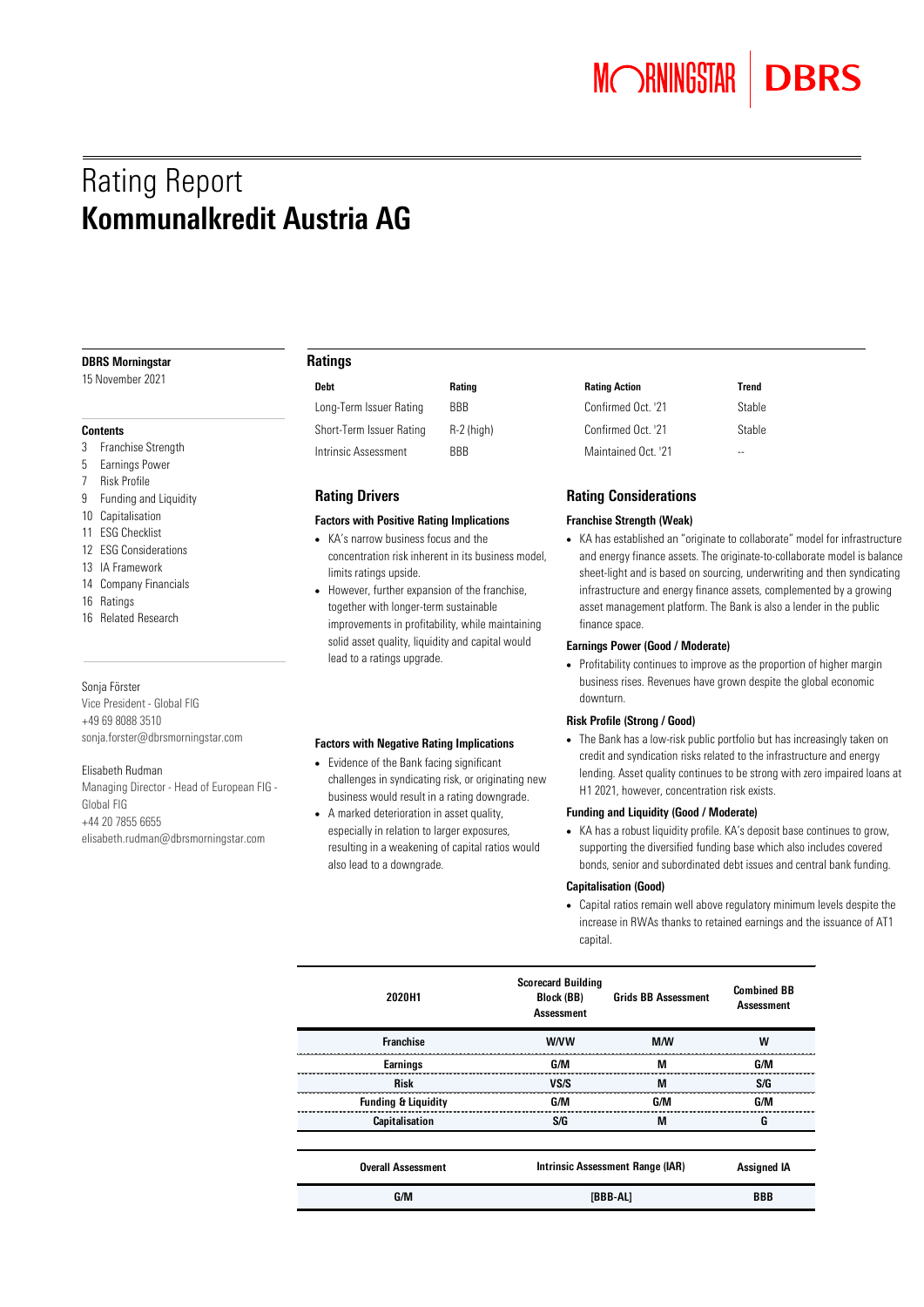# Financial Information\*

| Kommunalkredit Austria AG                 | 2021H1 | 2020Y | 2019Y | 2018Y | 2017Y |
|-------------------------------------------|--------|-------|-------|-------|-------|
| <b>EUR Millions</b>                       |        |       |       |       |       |
| <b>Total Assets</b>                       | 4.826  | 4.423 | 4.305 | 3.942 | 3.663 |
| Equity Attributable to Parent             | 432    | 359   | 343   | 295   | 283   |
| Income Before Provisions and Taxes (IBPT) | 26     | 48    | 30    | 36    | 10    |
| Net Attributable Income                   | 19     | 36    | 30    |       | 18    |
| IBPT over Avg RWAs (%)                    | NА     | 287   | 1.98  | 3.08  | l 20  |
| Cost / Income ratio (%)                   | 52.78  | 55 03 | 65.38 | 60.88 | 84 99 |
| Return on Avg Equity (ROAE) (%)**         | 942    | 10.36 | 9 26  | 495   | 6.22  |
| Gross NPLs over Gross Loans (%)           | በ በበ   | 0 V V | 0 OO  | 0 Q Q | 0.00  |
| CET1 Ratio (Fully-Loaded) (%)***          | 18.30  | 20.30 | 18 /O | 19 90 | 23.50 |

\*IFRS Accounts \*\*Calculated as Net Income/IFRS Equity \*\*\* Bank Level Data.

Source: DBRS Morningstar Analysis; Copyright © 2021, S&P Global Market Intelligence.

#### Issuer Description

[Kommunalkredit Austria AG](https://www.dbrsmorningstar.com/issuers/21121) (KA or the Bank) was demerged on 26 September 2015 as part of the partial sale process of the former Kommunalkredit which was formed in 2009. KA focuses on infrastructure and energy finance across Europe in sectors such as energy & environment, social infrastructure, transport, natural resources, communication & digitalisation. The Bank also benefits from its profitable public sector business portfolio.

## Rating Rationale

The BBB IA incorporates KA's growing franchise in Infrastructure and Energy (I&E) finance as well as a solid business in public finance. KA has developed an "originate to collaborate" model for I&E finance assets, whereby the Bank works closely with project sponsors and institutional investors to structure longer term investments, which are then retained on balance sheet, or are syndicated to institutional investors and to KA's infrastructure fund, Fidelio, which was launched in 2018. In 2020 and H1 2021, KA has continued to build its franchise across a diverse range of deals. New business volume in H1 2021 was up significantly from prior year numbers despite the severe economic downturn. Profitability is improving and the Bank continues to have zero non-performing loans reflecting the high quality of the public sector portfolio, and the well managed risk of the more newly originated I&E lending. DBRS Morningstar generally considers infrastructure assets as more resilient during time of crises, but we will continue to monitor credit performance closely given the lumpy nature of some of the I&E lending before syndication and the increasing weight of I&E assets in KA's overall portfolio. Syndication risk remains a key risk for the Bank but continues to be well managed. Funding sources further improved and are well balanced between the growing deposit base and other wholesale sources while liquidity and capital ratios remained robust.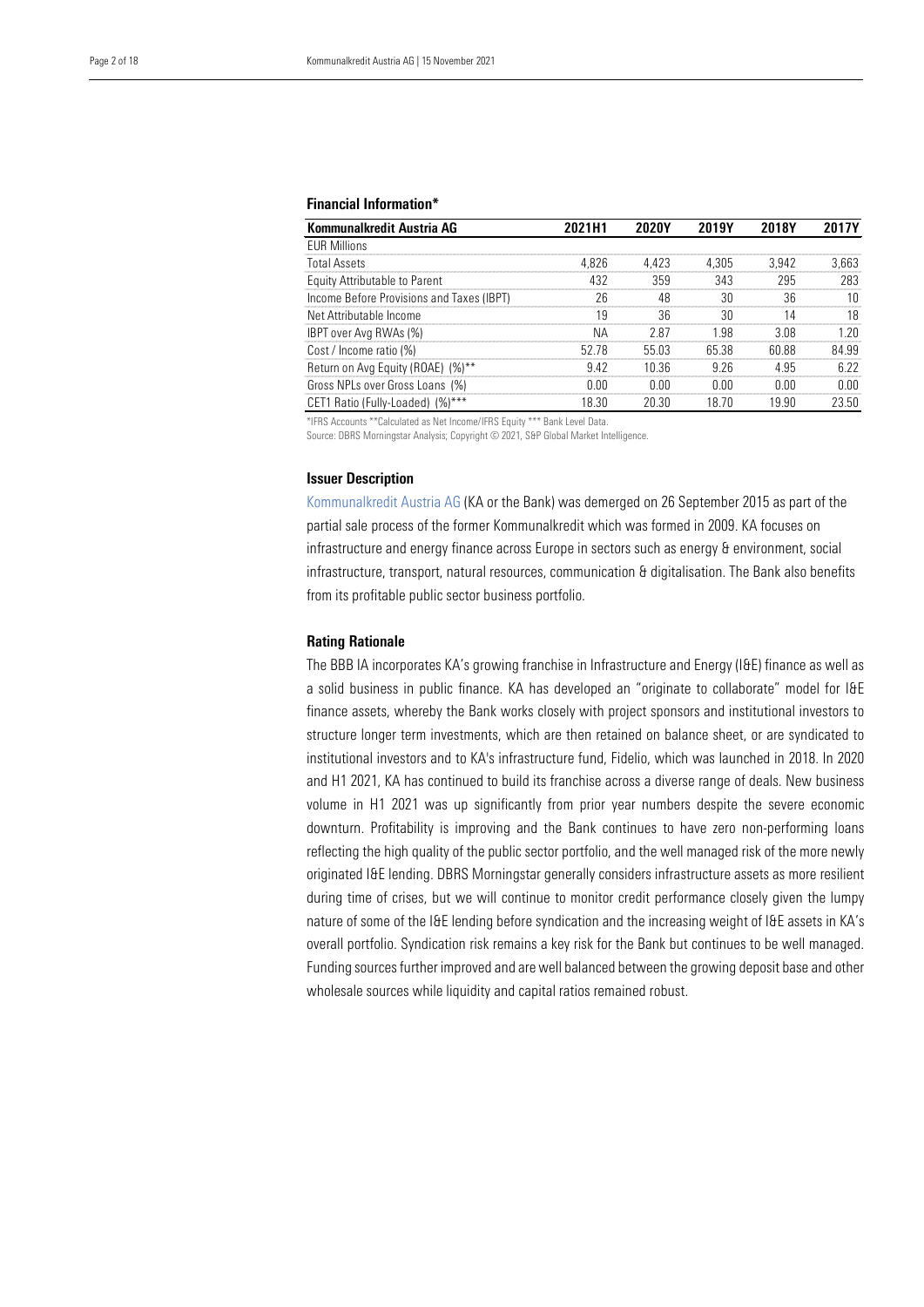# Franchise Strength

| <b>Scorecard BB Assessment</b> | <b>Grids BB Assessment</b> | <b>Combined BB Assessment</b> |
|--------------------------------|----------------------------|-------------------------------|
| Weak / Very Weak               | Moderate / Weak            | Weak                          |

 KA is indirectly owned by management firms Interritus Limited (54.89%) and Trinity Investments DAC (44.91%), with the remainder (0.20%) being held by the Austrian Association of Municipalities. The Bank was established in September 2015 with total assets of EUR 4.5 billion under Austrian UGB (local GAAP). The shareholders aim to continue KA's historical expertise in the sectors of energy & environment, social infrastructure, transport, natural resources, and communication & digitalisation, and to grow the franchise centred on the origination and distribution of infrastructure and energy finance assets, gradually supplemented by an asset management platform. KA also has a presence in public finance, which remains a key part of the Bank's business. The portfolio is of high quality, comprising mainly municipal and public sector related exposures. In H1 2021, the I&E business contributed 69.9% to gross income (H1 2020: 60.6%), while public finance contributed 30.1%.



Source: Company Documents. \*Including loan commitments.

KA has established an "originate to collaborate" model for infrastructure and energy finance assets, whereby the Bank places strong emphasis on its distribution capabilities and works closely with project sponsors and institutional investors in order to structure longer term investments. On average, KA targets to syndicate 50% of its financing volume within a target of 90 days. The originate-to-collaborate model is balance sheet-light and is based on sourcing, underwriting and then syndicating I&E finance assets. KA benefits from the changes in regulatory and market dynamics driven by pressure on public finance as well as institutional investors' needs for long term assets. In 2018 the Bank announced a growth strategy "50 | 50 | 10", which laid out its 2022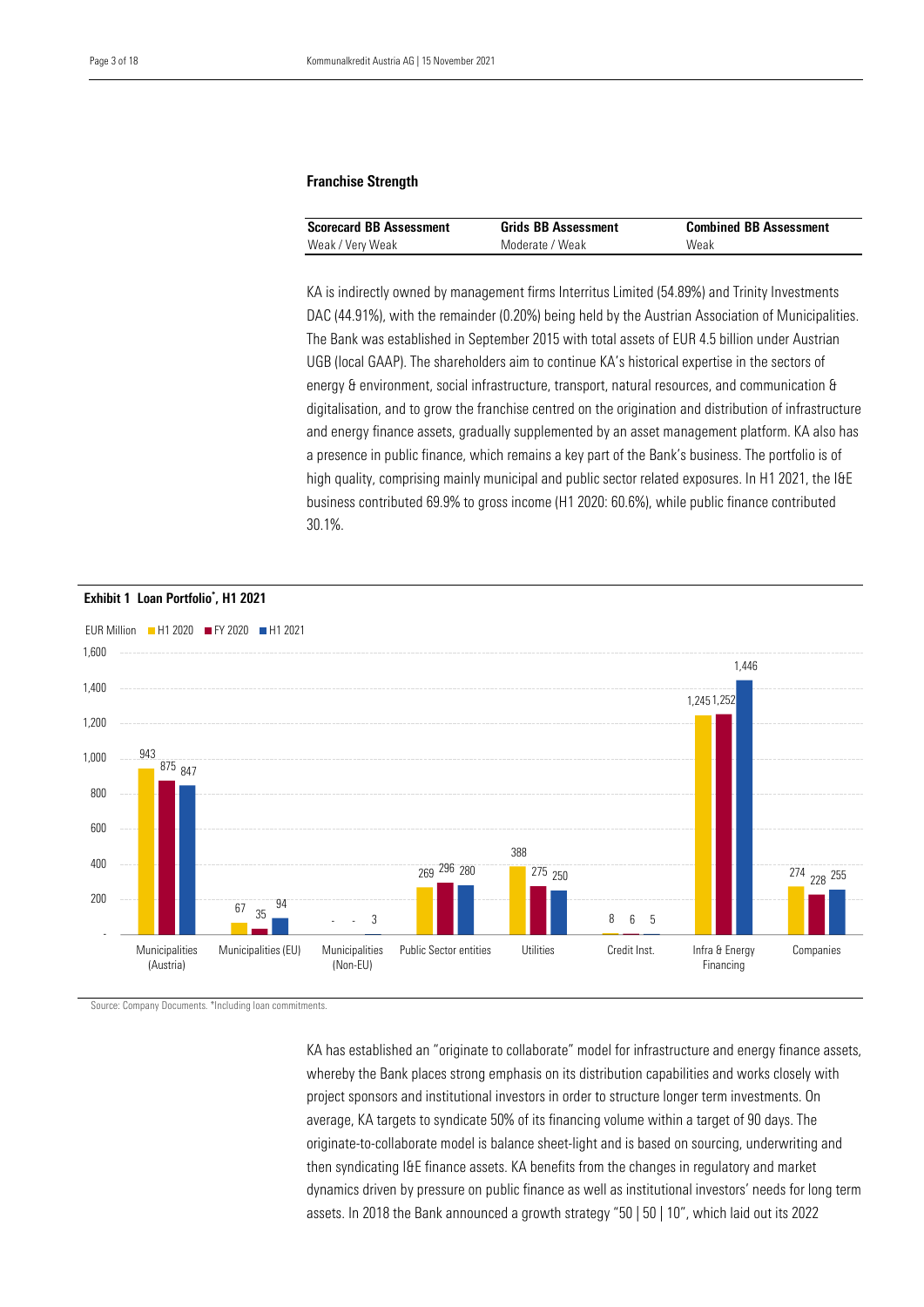the cost-to-income ratio to 50% and to generate a return on equity of 10%. These targets are all set under local GAAP. financial targets. These include the aim to increase the operating result to EUR 50 million, reduce

 New I&E lending increased by 25% YoY, reaching EUR 614 million in H1 2021 up from EUR 490 million in H1 2020. DBRS Morningstar understands that the new business pipeline continues to be strong. Various government programmes across Europe promoting digital and social infrastructure as well as clean energy and an increasing interest by investors in ESG assets could be supportive of KA's franchise and is already reflected in the composition of KA's newly originated business.

Kommunalkredit Public Consulting (KPC), KA's most important subsidiary (90% ownership) is a consulting company which manages national and EU subsidy programmes to promote environmental protection, water management and energy projects, as well as offering consultancy services. KPC contributed EUR 15.6 million to 2020 fee revenues, fairly stable over the past 3 years. Under the KPC umbrella, KA established an asset management debt fund platform and a project development company. In September 2018, KA launched its first infrastructure debt fund 'Fidelio' with an initial target of EUR 150 million for a duration of 10 years. By February 29, 2020, the fund had grown to EUR 353.5 million and was closed. KA is planning to launch additional funds and marketing for a second fund started in H1 2021. The funds not only help KA reduce its syndication risk, they can also provide an additional income stream without taking on credit risk or using the Bank's balance sheet. In H1 2021, with the creation of project development company Florestan KA GmbH, KA paved the way for equity investments in the I&E sector.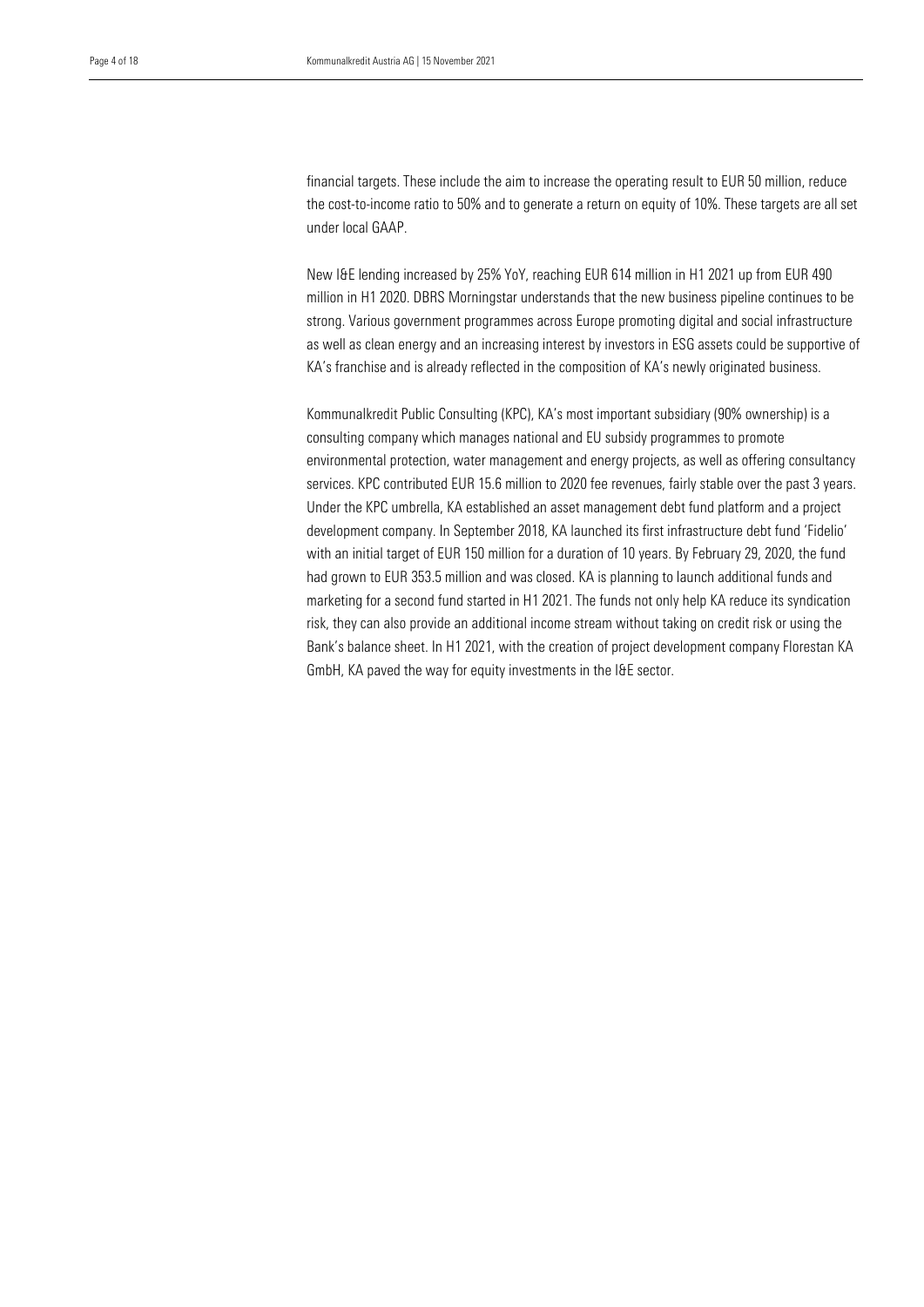#### Earnings Power

| <b>Scorecard BB Assessment</b> | <b>Grids BB Assessment</b> | <b>Combined BB Assessment</b> |
|--------------------------------|----------------------------|-------------------------------|
| Good /Moderate                 | Moderate                   | Good /Moderate                |

In 2020 and H1 2021, the Bank continued to perform well, withstanding the economic disruptions from the COVID-19 pandemic. In H1 2021, new I&E lending was strong, and margins on new business remained resilient. The Bank reported net profit<sup>[1](#page-4-0)</sup> of EUR 18.6 million (IFRS), up from EUR 12.0 million in H1 2020, driven by increases in net interest income and fee income (including placement results). EBIT as reported by the Bank was EUR 22.8 million for H1 2021 compared to EUR 19.0 million for the previous year and EUR 47.5 for the full year 2020 compared to EUR 33.2 million in 2019. DBRS Morningstar adjusted income before provisions and taxes (IBPT) [2](#page-4-1) for full year 2020 was EUR 49.4 million versus EUR 33.2 million in the previous year. This was driven by increases in net interest income and, more strongly, in fees and commissions.

New I&E lending volumes increased by 25% from the previous year in H1 2021 to EUR 614 million following a strengthening of the focus on the Energy & Environment and Digitalisation sectors, which represent 76% of their current business. Net interest income increased to EUR 36.4 million from EUR 33.6 million a year earlier as the credit portfolio remained stable at EUR 3.2 billion, but the share of higher yielding I&E loans increased from 39.0% to 45.5% of the portfolio. Net fee and commission income increased to EUR 15.9 million in H1 2021 (H1 2020: EUR 13.4 million), due to strong placement fees, which were absent in the previous year due to COVID-related disruptions. The Bank's management aims to further increase fee income in 2021 through origination fees and fees from consulting activities. Generally, KA is targeting projects that offer lower duration and higher margins, which will enable the Bank to better benefit from originate to collaborate fee business at the same time as containing maturity risk.

Following a cost efficiency programme implemented in 2017, KA's administrative expenses have been well controlled, declining in 2018 and increasing less than revenues in 2019 and 2020. The positive operating leverage continued into H1 2021. As a result, the DBRS Morningstar adjusted<sup>[3](#page-4-2)</sup> cost-to-income ratio (CIR) has declined from 85% in 2017 to 56% for H1 2021.

<span id="page-4-0"></span> $1$ The earnings section is based on the IFRS results of the Bank.

<span id="page-4-2"></span><span id="page-4-1"></span> $^2$  Net interest income, fees & commission income, Results from Disposals + Income from Investments + Other Op. Income - Admin. Expenses – Other Op. Expenses – Contributions.

 $3$  See adjustments in Footnote 2.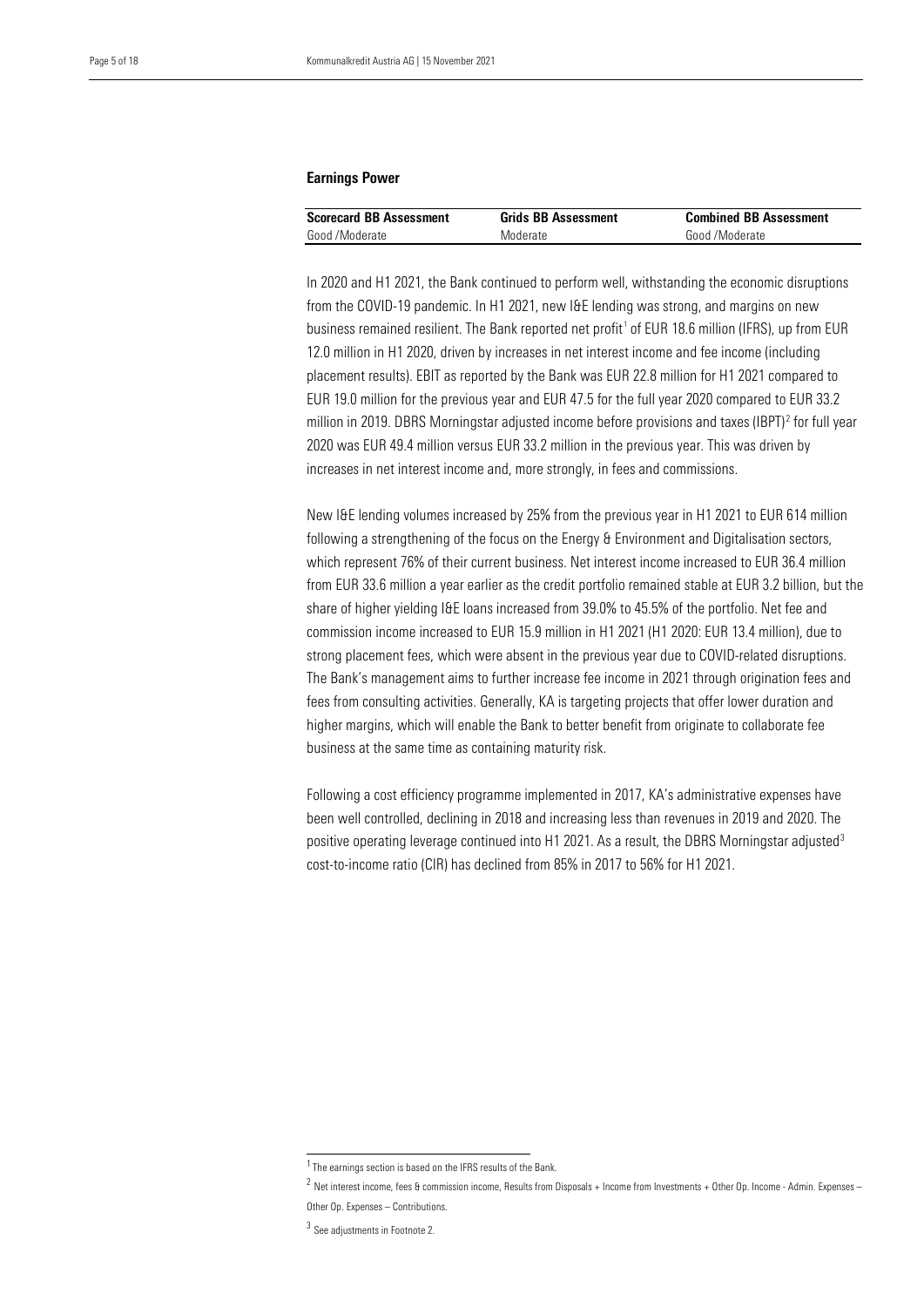

Source: DBRS Morningstar, Company Documents.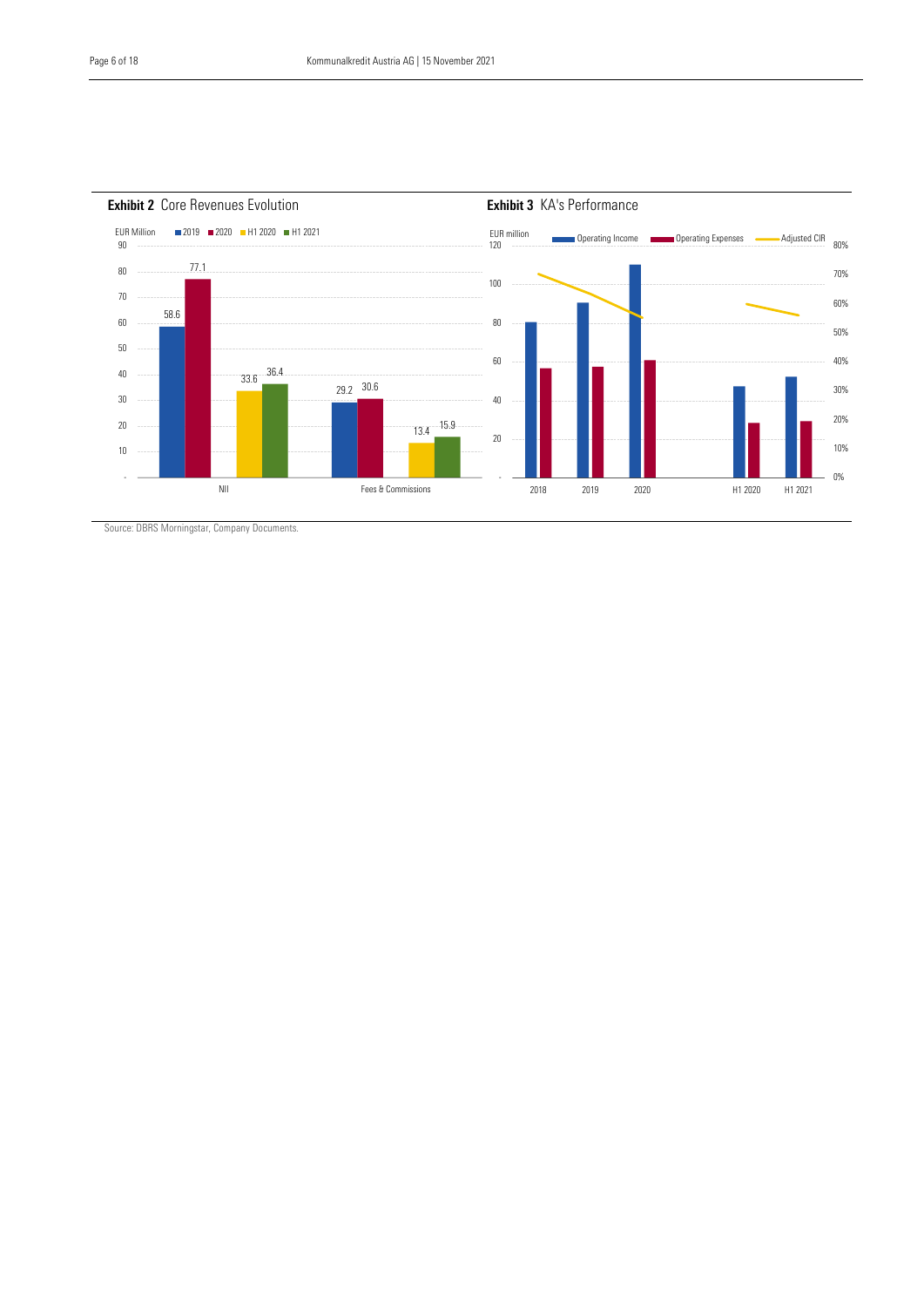### Risk Profile

| <b>Scorecard BB Assessment</b> | <b>Grids BB Assessment</b> | <b>Combined BB Assessment</b> |
|--------------------------------|----------------------------|-------------------------------|
| Very Strong / Strong           | Moderate                   | Strong / Good                 |

 KA's asset quality remained strong with zero impaired loans as of H1 2021, reflecting the high quality of KA's public sector portfolio and the good performance of the more newly originated I&E lending. The public finance portfolio accounted for 40% of the total EUR 3.9 billion credit risk. The vast majority of this portfolio is Austrian, with the remainder being other European Union municipality lending. DBRS Morningstar notes, however, that the Bank's loan portfolio has high credit concentrations. These concentrations are substantially mitigated by the high quality of the assets in the public sector loan portfolio, as well as prudent underwriting in the I&E portfolio. Given the still relatively short track record and the lumpy nature of some of these assets before syndication, DBRS Morningstar will continue to closely monitor both the credit performance of the I&E lending book and the ability of the Bank to continue to syndicate the risk.



Source: Company Documents.

DBRS Morningstar also notes that the Bank will need to continue to manage the syndication of risk in a conservative manner to ensure it is appropriately positioned at times of market stress. KA aims to achieve this through a close interaction and information exchange between origination and placement teams. New business deals are required to have syndication targets in terms of volume and time (typically below 90 days). KA's syndication partners include large global insurers & asset managers, medium to large European insurers and pension funds, and larger international banks. In 2020 the Bank generated EUR 1.145 billion in new business volume, and syndicated EUR 603 million (or 53%), while in H1 2021 KA originated new business volume of EUR 614 million with EUR 241 million syndicated at end-June (or 43%).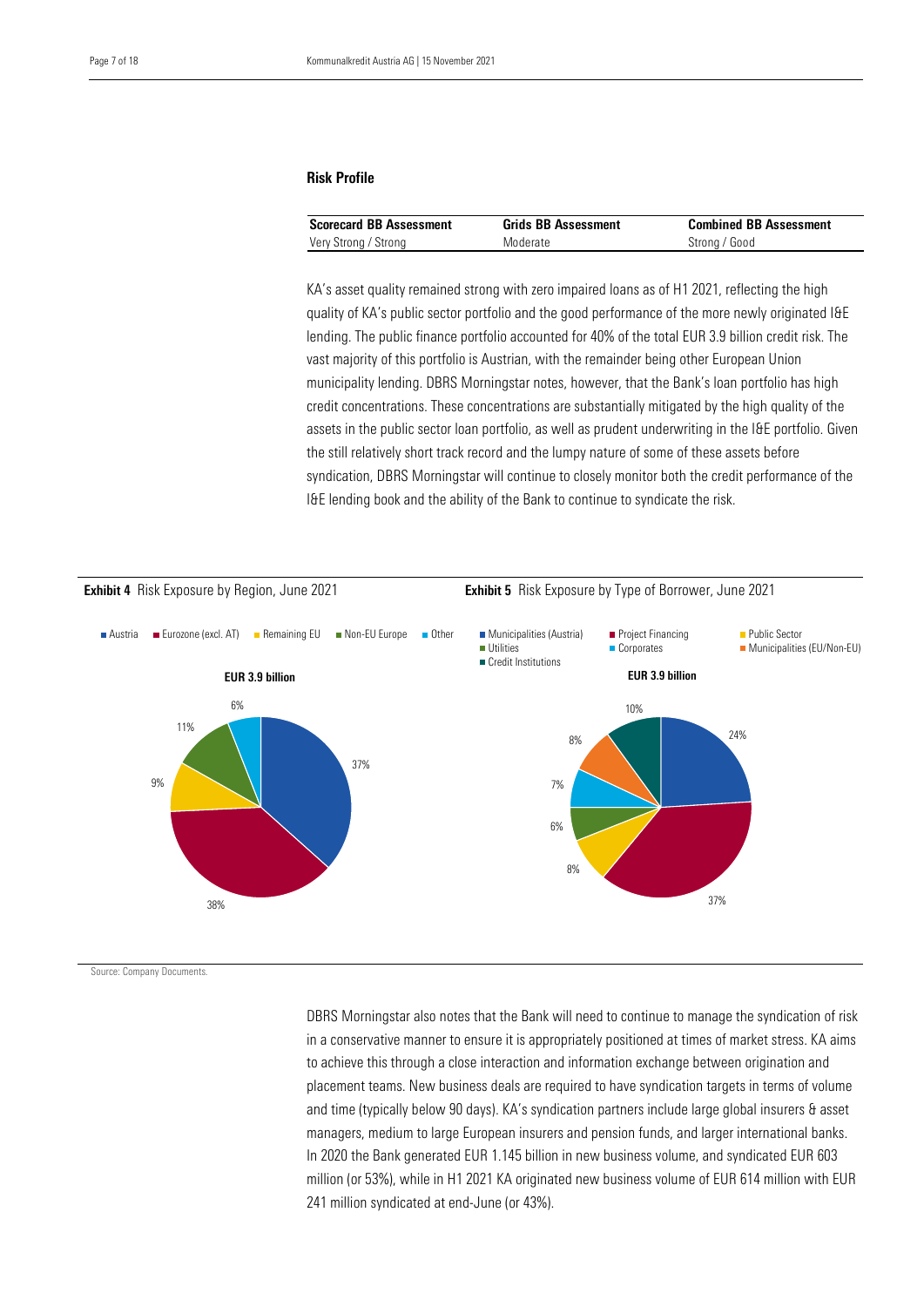Further improving KA's risk distribution capabilities the Bank has established an asset management debt fund platform. In September 2018, KA launched an infrastructure debt fund with an initial the fund had gathered EUR 354 million in assets. The temporary disruption in the syndication markets in H1 2020 demonstrate the risks associated with syndication. However, DBRS Morningstar target of EUR 150 million for a duration of 10 years. At the final close of the fund in February 2020, is of the opinion that KA's debt fund Fidelio has reduced syndication risk as the placement of a transaction with Fidelio is typically decided at the time a loan is originated. While early stage negotiations also take place with third parties, Fidelio provides the Bank with greater visibility and faster execution.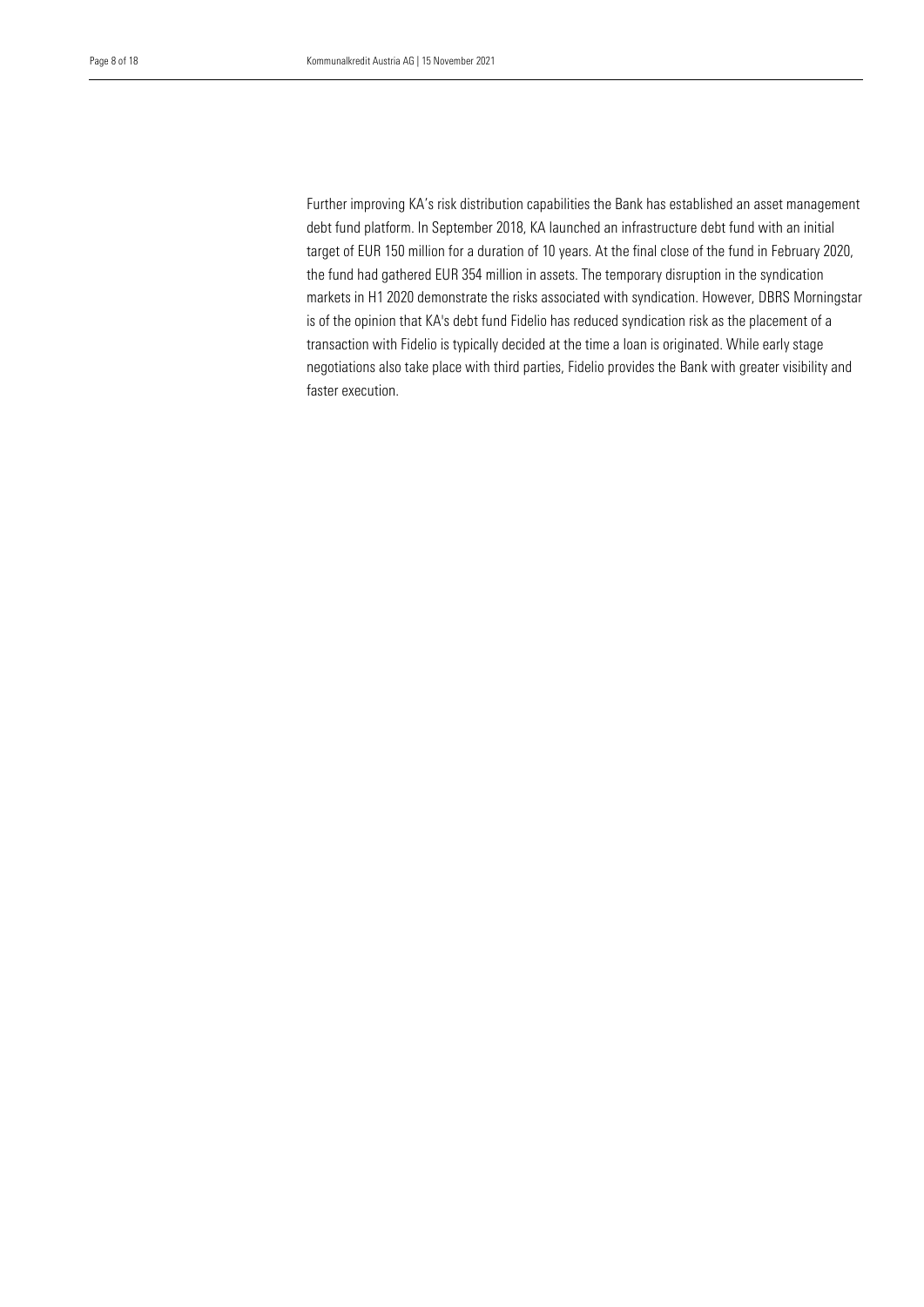# Funding and Liquidity

| <b>Scorecard BB Assessment</b> | <b>Grids BB Assessment</b> | <b>Combined BB Assessment</b> |
|--------------------------------|----------------------------|-------------------------------|
| Good /Moderate                 | Good /Moderate             | Good /Moderate                |

KA has a diversified funding base comprising a significant and growing deposit base, covered bonds, debt issuance and central bank funding. Public sector covered bonds remain a significant funding source for KA, funding the public finance portfolio. In H1 2021, the Bank issued EUR 300 million of public senior preferred bonds and EUR 56 million of senior preferred private placements, further broadening the funding base. The Bank also participated in TLTRO III, which increased to EUR 412 million in March 2021. Customer deposits continue to grow, and DBRS Morningstar notes that the bulk of these are term deposits. Customer deposits increased by 15% YoY to reach EUR 1.819 billion in H1 2021, representing 44% of the Bank's total funding, unchanged from last year, and funded 93% of private sector loans (I&E projects, utilities and corporates) in H1 2021. The continuous growth in the deposit base reflects KA's ability to raise deposits through Kommunalkredit Invest (an online retail platform) and Kommunalkredit Direkt, the Bank's deposit platform for local authorities and public-sector-related enterprises where KA raises online deposits from municipalities, and from small and medium sized corporates. DBRS Morningstar considers this funding source as relatively stable given that the bulk of these are term deposits.



Source: Company Documents.

KA has a robust liquidity profile with a total liquidity reserve of EUR 1,316 million at end-H1 2021, including EUR 252 million of high quality liquid assets (HQLA), and EUR 1,059 million of cash, cash equivalents and balances with central banks, well in excess of total debt maturities to end 2021. At H1 2021, the Bank's Liquidity Coverage Ratio (LCR) was high at 279% and the Net Stable Funding Ratio (NSFR) was also solid at 129%.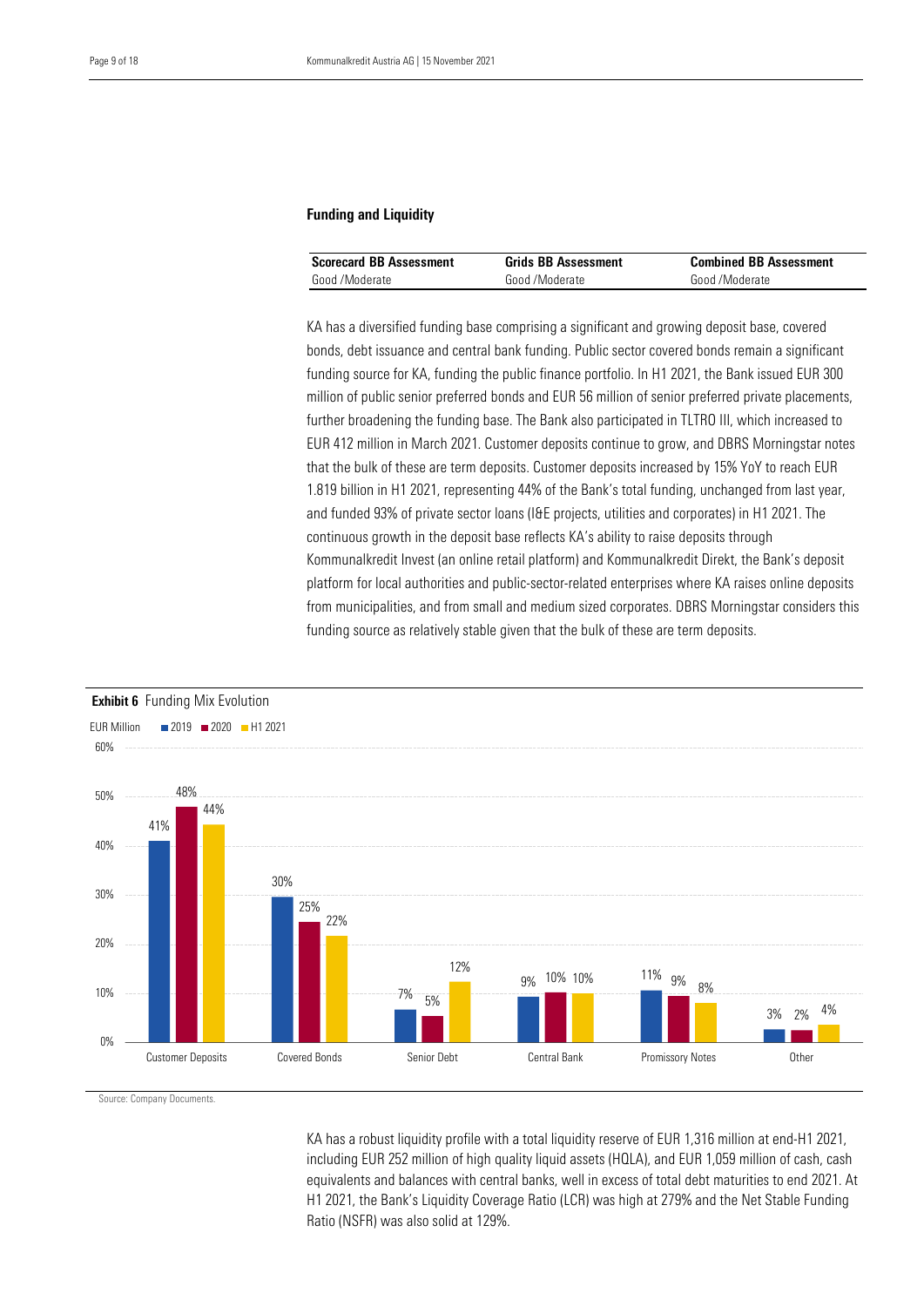## Capitalisation

| <b>Scorecard BB Assessment</b> | <b>Grids BB Assessment</b> | <b>Combined BB Assessment</b> |
|--------------------------------|----------------------------|-------------------------------|
| Strong / Good                  | Moderate                   | Good                          |

At the Bank level, KA reported a CET1 ratio $^4$  $^4$  of 18.3% at end-H1 2021, down from 20.3% at yearend.. DBRS Morningstar notes that KA's capital ratios can fluctuate due to its syndication activities. However, the Tier 1 and the total capital ratios both increased as the Bank raised EUR 63 million additional Tier 1 capital in H1 2021. KA also reported a leverage ratio of 8.8%. The capital ratios are well above the Bank's minimum regulatory capital requirements. KA is targeting to maintain a Tier 1 ratio exceeding 15% over the long term, and absent any mitigating measures we expect capital ratios to decrease over the medium term as risk-weighted assets (RWAs) increase. In DBRS Morningstar's view, maintaining solid capital ratios will be important to balance the credit risk concentrations and syndication risk as well as the relative illiquidity of the financed assets.



Source: Company Documents.

DBRS Morningstar expects that KA's RWA density will continue to rise as the proportion of new business with higher risk weightings increases, and in H1 2021 RWAs to total IFRS balance sheet assets slightly increased to 39.1% from 38.3% in H1 2020. DBRS Morningstar views the Bank's internal capital generation ability as improving and notes that EUR 15.1 million of the EUR 18.6 million H1 2021 profit was retained within the Bank, while in 2020 the entire EUR 36.4 million profit was retained. Also, EUR 86 million in capital has been authorised and could be made available if needed subject to approval by the Bank's Supervisory Board. DBRS Morningstar views KA's owners as supportive, however, access to capital markets, of which the AT1 issuance in H1 2021 represented an important step, would further improve the Bank's capital flexibility.

<sup>4</sup> Kommunalkredit's capital ratios are based on the non-consolidated financial statements of Kommunalkredit pursuant to Austrian GAAP. Kommunalkredit is part of a group of credit institutions whose ultimate parent is Satere Beteiligungsverwaltungs GmbH (Satere). As of end-2020, The consolidated CET 1 ratio was 20.0% and the consolidated capital ratio was 22.9%.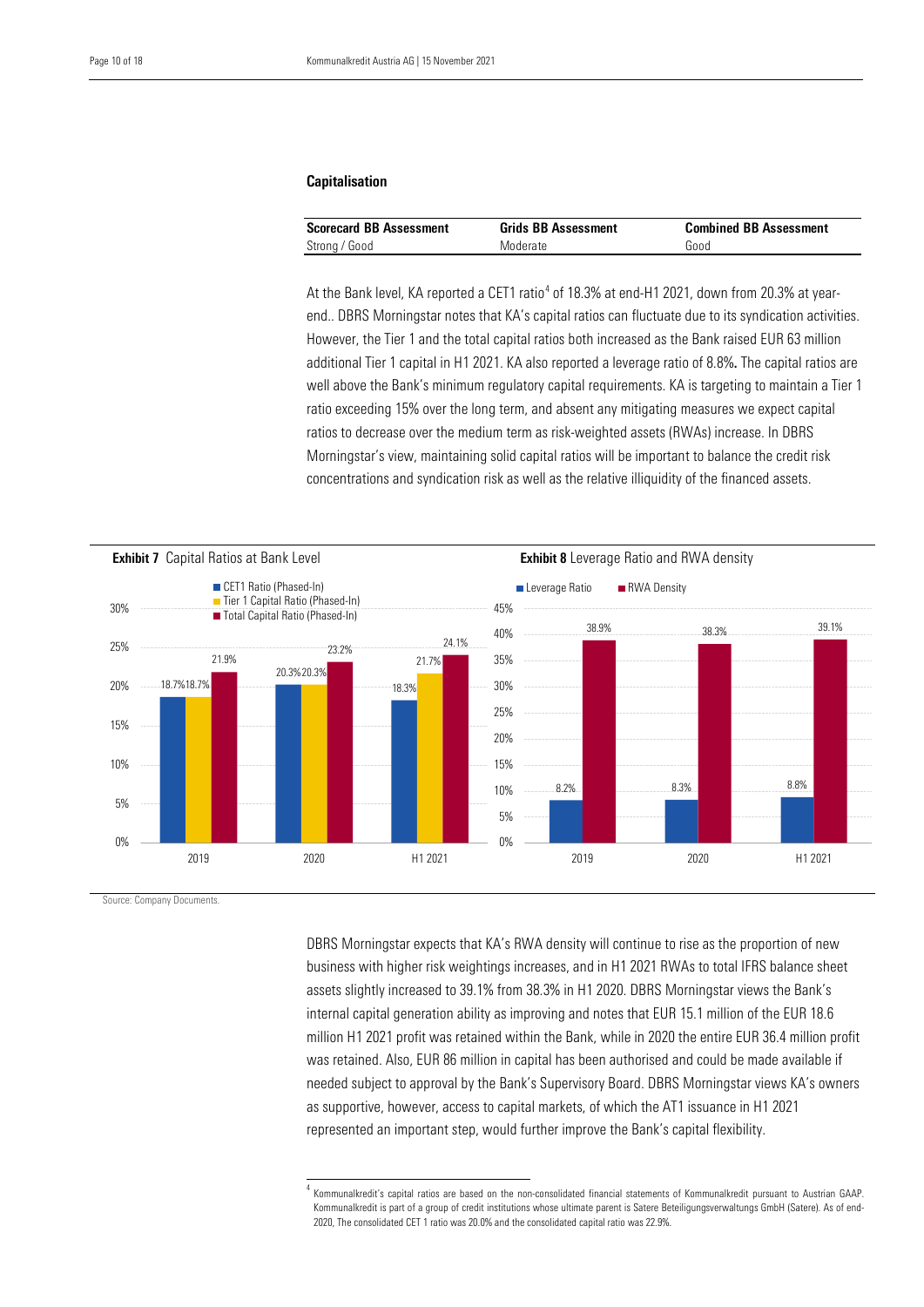# Kommunalkredit Austria AG

ESG Checklist

| <b>ESG Factor</b>                                         | ESG Credit Consideration Applicable to the Credit Analysis: Y/N                                                                                                                              |             | <b>Extent of the Effect on</b><br>the ESG Factor on the<br><b>Credit Analysis:</b><br>Relevant (R) or<br>Significant (S)* |
|-----------------------------------------------------------|----------------------------------------------------------------------------------------------------------------------------------------------------------------------------------------------|-------------|---------------------------------------------------------------------------------------------------------------------------|
| Environmental                                             | Overall:                                                                                                                                                                                     | N           | N                                                                                                                         |
| <b>Emissions, Effluents,</b>                              | Do we consider the costs or risks result, or could result in changes to an issuer's financial,                                                                                               | N           | N                                                                                                                         |
| and Waste<br><b>Carbon and</b>                            | operational, and/or reputational standing?<br>Does the issuer face increased regulatory pressure relating to the carbon impact of its or its                                                 |             |                                                                                                                           |
| <b>GHG Costs</b>                                          | clients' operations resulting in additional costs?                                                                                                                                           | N           | N                                                                                                                         |
| <b>Climate and</b><br><b>Weather Risks</b>                | Will climate change and adverse weather events potentially disrupt issuer or client<br>operations, causing a negative financial impact?                                                      | N           | N                                                                                                                         |
| <b>Social</b>                                             | Overall:                                                                                                                                                                                     | $\mathbf N$ | N                                                                                                                         |
| Social Impact of<br><b>Products and Services</b>          | Do we consider that the social impact of the issuer's products and services could pose a<br>financial or regulatory risk to the issuer?                                                      | N           | N                                                                                                                         |
| <b>Human Capital and</b><br><b>Human Rights</b>           | Is the issuer exposed to staffing risks, such as the scarcity of skilled labour, uncompetitive<br>wages, or frequent labour relations conflicts that could result in a material financial or | N           | N                                                                                                                         |
|                                                           | Do violations of rights create a potential liability that could negatively affect the issuer's<br>financial wellbeing or reputation?                                                         | N           | N                                                                                                                         |
|                                                           | <b>Human Capital and Human Rights:</b>                                                                                                                                                       | N           | N                                                                                                                         |
| <b>Product</b><br>Governance                              | Does failure in delivering quality products and services cause damage to customers and<br>expose the issuer to financial and legal liability?                                                | N           | N                                                                                                                         |
| <b>Data Privacy</b><br>and Security                       | Has misuse or negligence in maintaining private client or stakeholder data resulted, or could<br>result, in financial penalties or client attrition to the issuer?                           | N           | N                                                                                                                         |
| <b>Community</b><br><b>Relations</b>                      | Does engagement, or lack of engagement, with local communities pose a financial or<br>reputational risk to the issuer?                                                                       | N           | N                                                                                                                         |
| Access to<br><b>Basic Services</b>                        | Does a failure to provide or protect with respect to essential products or services have the<br>potential to result in any significant negative financial impact on the issuer?              | N           | N                                                                                                                         |
| <b>Governance</b>                                         | Overall:                                                                                                                                                                                     | N           | N                                                                                                                         |
| <b>Bribery, Corruption, and</b><br><b>Political Risks</b> | Do alleged or actual illicit payments pose a financial or reputational risk to the issuer?                                                                                                   | N           | N                                                                                                                         |
|                                                           | Are there any political risks that could impact the issuer's financial position or its reputation?                                                                                           | N           | N                                                                                                                         |
|                                                           | <b>Bribery, Corruption, and Political Risks:</b>                                                                                                                                             | N           | N                                                                                                                         |
| <b>Business Ethics</b>                                    | Do general professional ethics pose a financial or reputational risk to the issuer?                                                                                                          | N           | N                                                                                                                         |
| <b>Corporate / Transaction</b><br>Governance              | Does the issuer's corporate structure limit appropriate board and audit independence?                                                                                                        | N           | N                                                                                                                         |
|                                                           | Have there been significant governance failures that could negatively affect the issuer's<br>financial wellbeing or reputation?                                                              | N           | N                                                                                                                         |
|                                                           | <b>Corporate / Transaction Governance:</b>                                                                                                                                                   | N           | N                                                                                                                         |
|                                                           | <b>Consolidated ESG Criteria Output:</b>                                                                                                                                                     | N           | N                                                                                                                         |

\* A Relevant Effect means that the impact of the applicable ESG risk factor has not changed the rating or rating trend on the issuer.

<span id="page-10-0"></span>A Significant Effect means that the impact of the applicable ESG risk factor has changed the rating or trend on the issuer.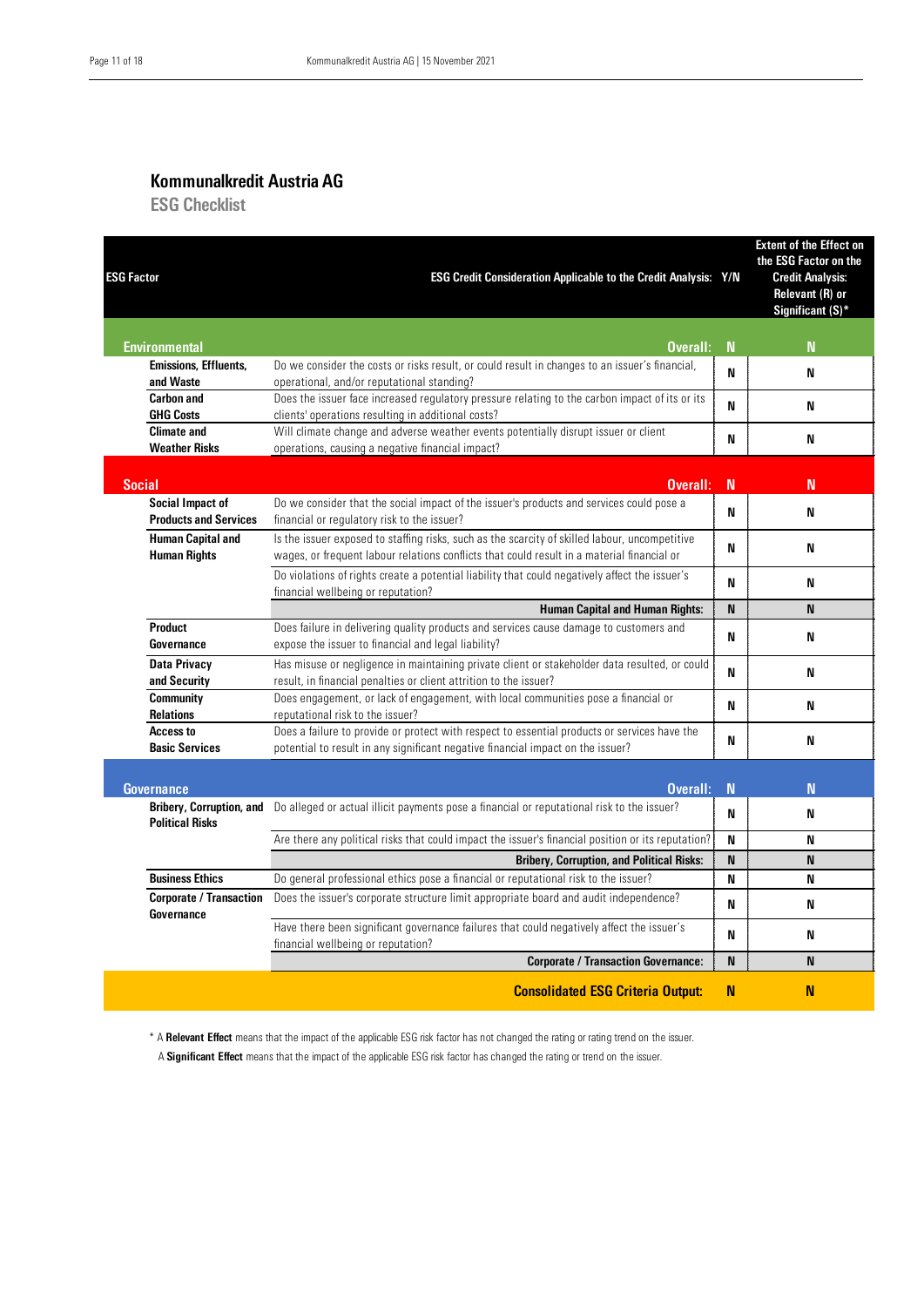#### Environmental

 This factor does not affect the rating or trend assigned to KA. The Bank incorporates UN principles in its deal selection process. Furthermore, its Infrastructure and Energy portfolio covers a set of sustainable building solutions and electromobility. green energy related projects, such as wind turbines, photovoltaic systems, environmentally

### Social

This factor does not affect the rating or trend assigned to KA. Through its Social Infrastructure portfolio, the Bank has financed nursing and medical facilities, universities, schools and administrative buildings. In 2017 the Bank was the first Austrian issuer of a social covered bond.

# Governance

This factor does not affect the rating or trend assigned to KA. The Executive Committee is KA's central management body and comprises 8 members. The Executive Board was expanded from two to three members in 2020, by adding a stand-alone chief risk officer role. The Bank is fully privately owned and its Supervisory Board is comprised of 8 members as of end-2020, of which two are independent.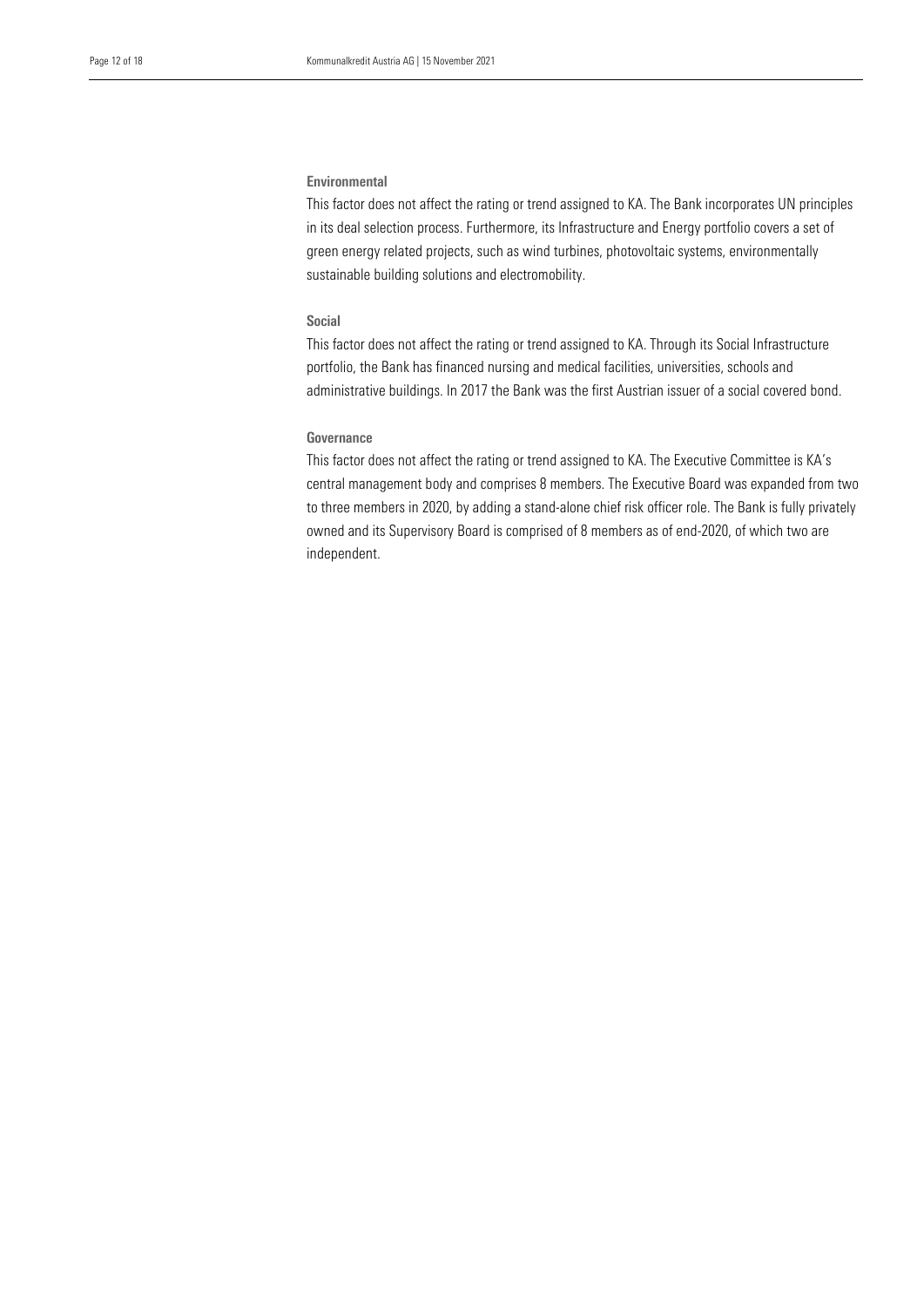# Kommunalkredit Austria AG

|                                |                                            |                                    | $\overline{2}$                                     | 3                                                               | 4                                    | 5                                       |
|--------------------------------|--------------------------------------------|------------------------------------|----------------------------------------------------|-----------------------------------------------------------------|--------------------------------------|-----------------------------------------|
| 2021H1                         | <b>Scorecard</b><br>Indicator              | <b>Scorecard Indicator</b><br>Data | <b>Scorecard</b><br>Indicator<br><b>Assessment</b> | <b>Scorecard</b><br><b>Building Block</b><br>(BB)<br>Assessment | <b>Grids BB</b><br><b>Assessment</b> | <b>Combined BB</b><br><b>Assessment</b> |
| <b>Franchise</b>               | Adjusted Assets                            | 5.324                              | W/VW                                               | <b>W/VW</b>                                                     | M/W                                  | W                                       |
|                                | Sovereign Rating                           | 20                                 | VS                                                 |                                                                 |                                      |                                         |
|                                | Return on Equity                           | 9.26%                              | S/G                                                |                                                                 |                                      |                                         |
| Earnings                       | Return on Assets                           | 0.76%                              | S/G                                                | G/M                                                             | M                                    | G/M                                     |
|                                | IBPT/Avg.Assets                            | 0.88%                              | G/M                                                |                                                                 |                                      |                                         |
| <b>Risk</b>                    | Net NPI s/Net Loans                        | $-0.13%$                           | VS/S                                               | VS/S                                                            | M                                    | S/G                                     |
|                                | Provisions/IBPT                            | 2.12%                              | VS/S                                               |                                                                 |                                      |                                         |
| <b>Funding &amp; Liquidity</b> | Sovereign-Adjusted Funding Ratio           | 148.9%                             | G/M                                                | G/M                                                             | G/M                                  | G/M                                     |
|                                | Sovereign-Adjusted Capital Ratio           | 19.09%                             | VS                                                 |                                                                 |                                      |                                         |
| <b>Capitalisation</b>          | NPL/Equity + Loan Loss Reserves            | 0.00%                              | VS/S                                               | S/G                                                             | M                                    | G                                       |
|                                | 5-Year Accumulated Net Income/Total Assets | 3.33%                              | S/G                                                |                                                                 |                                      |                                         |

| <b>Overall Assessment</b> | Intrinsic Assessment Range (IAR) |            |            | <b>Assigned IA</b> |
|---------------------------|----------------------------------|------------|------------|--------------------|
| G/M                       | A (low)                          | BBB (high) | <b>BBB</b> | <b>BBB</b>         |

Notes: (1) based on financial data as of H1 2021. (2) For more information see Global Methodology for Rating Banks and Banking Organisations published on 19 July 2021.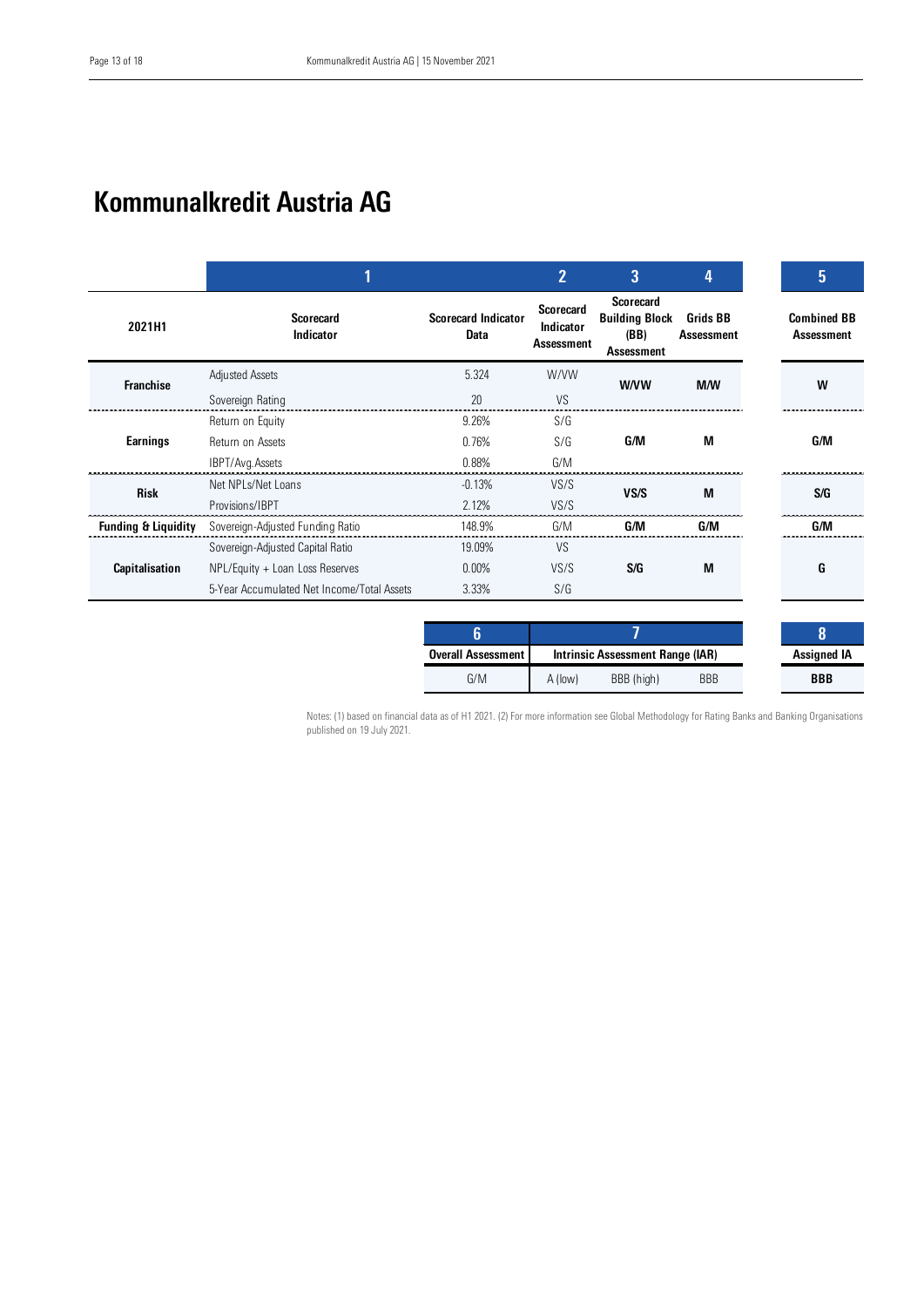$\overline{a}$ 

|                                              | Austria AG | Austria AG | Austria AG | Austria AG     | Kommunalkredit Kommunalkredit Kommunalkredit Kommunalkredit Kommunalkredit<br>Austria AG |
|----------------------------------------------|------------|------------|------------|----------------|------------------------------------------------------------------------------------------|
| <b>EUR Millions</b>                          | 2021H1     | 2020Y      | 2019Y      | 2018Y          | 2017Y                                                                                    |
| <b>Balance Sheet</b>                         | 6/30/2021  | 12/31/2020 | 12/31/2019 | 12/31/2018     | 12/31/2017                                                                               |
| Cash and Deposits with Central Banks         | 1.059      | 809        | 463        | 314            | 318                                                                                      |
| Lending to/Deposits with Credit Institutions | 370        | 329        | 282        | 219            | 140                                                                                      |
| <b>Financial Securities</b>                  | <b>NA</b>  | 356        | 310        | 63             | 234                                                                                      |
| <b>Financial Derivatives Instruments</b>     | 122        | 140        | 188        | 222            | 233                                                                                      |
| Net Lending to Customers (at Amortised Cost) | 1,833      | 1,841      | 1,790      | 1.970          | 2,092                                                                                    |
| - Gross Lending to Customers                 | <b>NA</b>  | 1.845      | 1.795      | 1.971          | 2,092                                                                                    |
| - Loan Loss Reserves                         | 4          | 4          | 4          | $\overline{2}$ | U                                                                                        |
| Investment in Associates or Subsidiaries     | <b>NA</b>  | <b>NA</b>  | <b>NA</b>  | <b>NA</b>      | <b>NA</b>                                                                                |
| <b>Total Intangible Assets</b>               |            | 0          | $\theta$   | 0              | $\Omega$                                                                                 |
| <b>Fixed Assets</b>                          | 24         | 24         | 25         | 25             | 26                                                                                       |
| Insurance Assets                             | <b>NA</b>  | <b>NA</b>  | <b>NA</b>  | <b>NA</b>      | <b>NA</b>                                                                                |
| Other Assets (including DTAs)                | 1.417      | 923        | 1.246      | 1.129          | 620                                                                                      |
| Assets                                       | 4,826      | 4,423      | 4,305      | 3.942          | 3,663                                                                                    |
| Deposits from Banks                          | 573        | 520        | 487        | 496            | 533                                                                                      |
| <b>Deposits from Central Banks</b>           | <b>NA</b>  | <b>NA</b>  | <b>NA</b>  | <b>NA</b>      | <b>NA</b>                                                                                |
| Deposits from Credit Institutions            | <b>NA</b>  | <b>NA</b>  | <b>NA</b>  | <b>NA</b>      | <b>NA</b>                                                                                |
| <b>Deposits from Customers</b>               | 2,142      | 2.116      | 1.876      | 1.456          | 1.038                                                                                    |
| <b>Issued Debt Securities</b>                | <b>NA</b>  | 1,099      | 1.275      | 1,396          | 1,469                                                                                    |
| <b>Issued Subordinated Debt</b>              | 65         | 68         | 69         | 69             | 69                                                                                       |
| <b>Financial Derivatives Instruments</b>     | 186        | 223        | 220        | 201            | 245                                                                                      |
| Insurance Liabilities                        | $\theta$   | 0          | $\Omega$   | Ŋ              | N                                                                                        |
| Other Liabilities                            | 1.429      | 37         | 36         | 29             | 27                                                                                       |
| <b>Equity Attributable to Parent</b>         | 432        | 359        | 343        | 295            | 283                                                                                      |
| Minority Interests                           | N          | Λ          | N          | Λ              | N                                                                                        |
| Liabilities & Equity                         | 4,826      | 4,423      | 4,305      | 3,942          | 3,663                                                                                    |

|                                                  | <b>Austria AG</b> | <b>Austria AG</b> | <b>Austria AG</b> | <b>Austria AG</b> | Kommunalkredit Kommunalkredit Kommunalkredit Kommunalkredit Kommunalkredit<br>Austria AG |
|--------------------------------------------------|-------------------|-------------------|-------------------|-------------------|------------------------------------------------------------------------------------------|
| <b>FUR Millions</b>                              | 2021H1            | 2020Y             | 2019Y             | 2018Y             | 2017Y                                                                                    |
| Income Statement                                 | 6/30/2021         | 12/31/2020        | 12/31/2019        | 12/31/2018        | 12/31/2017                                                                               |
| Interest Income                                  | 45                | 95                | 76                | 170               | 158                                                                                      |
| Interest Expenses                                | 9                 | 18                | 18                | 121               | 122                                                                                      |
| <b>Net Interest Income</b>                       | 36                | 77                | 59                | 49                | 36                                                                                       |
| Net Fees and Commissions                         | 11                | 29                | 25                | 18                | 17                                                                                       |
| <b>Results from Financial Operations</b>         | 8                 |                   |                   | 15                | $\overline{2}$                                                                           |
| <b>Equity Method Results</b>                     | 0                 | 0                 | $\theta$          | 0                 | 0                                                                                        |
| Net Income from Insurance Operations             | 0                 | 0                 | $\theta$          | $\theta$          | 0                                                                                        |
| Other Operating Income                           | U                 |                   | 2                 | 8                 | 11                                                                                       |
| <b>Total Operating Income</b>                    | 55                | 107               | 86                | 91                | 67                                                                                       |
| <b>Staff Costs</b>                               | 20                | 39                | 35                | 35                | 36                                                                                       |
| Other Operating Costs                            | 9                 | 18                | 20                | 19                | 19                                                                                       |
| Depreciation/Amortisation                        | <b>NA</b>         |                   | 1                 | 2                 | $\overline{2}$                                                                           |
| <b>Total Operating Expenses</b>                  | 29                | 59                | 56                | 56                | 57                                                                                       |
| <b>Income Before Provisions and Taxes (IBPT)</b> | 26                | 48                | 30                | 36                | 10                                                                                       |
| Loan Loss Provisions                             | $\theta$          | $\theta$          | $\mathcal{P}$     | 1                 | $\theta$                                                                                 |
| Securities & Other Financial Assets Impairment   | 0                 | 0                 | $\mathbf{0}$      | 0                 | 0                                                                                        |
| Other Impairments                                | $\theta$          | $\theta$          | $\theta$          | $\theta$          | $\Omega$                                                                                 |
| Other Non-Operating Income (Net)                 | $\Omega$          | $\Omega$          | $\Omega$          | $-3$              | $-3$                                                                                     |
| Income Before Taxes (IBT)                        | 26                | 48                | 27                | 33                | 7                                                                                        |
| Tax on Profit                                    | $\overline{7}$    | 12                | $-2$              | 18                | $-11$                                                                                    |
| <b>Discontinued Operations</b>                   | 0                 | 0                 | 0                 | 0                 | 0                                                                                        |
| Other After-tax Items                            | $\Omega$          | $\theta$          | $\theta$          | 0                 | 0                                                                                        |
| Minority Interest                                | U                 | $\theta$          | U                 | U                 | U                                                                                        |
| <b>Net Attributable Income</b>                   | 19                | 36                | 30                | 14                | 18                                                                                       |

Source: DBRS Morningstar Analysis, Copyright @ 2021, S&P Global Market Intelligence.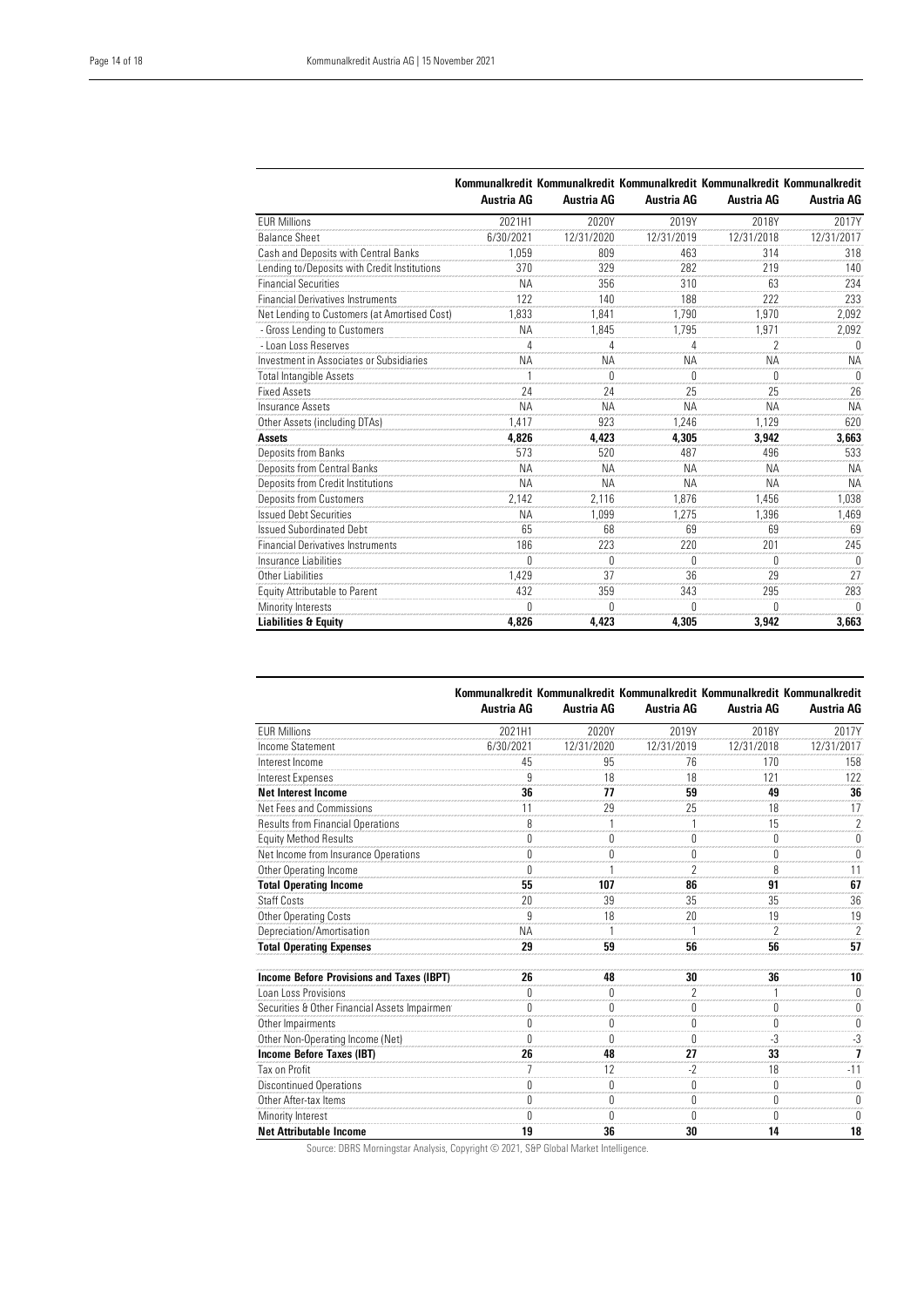|                                          | Austria AG | Austria AG | Austria AG | Austria AG | Kommunalkredit Kommunalkredit Kommunalkredit Kommunalkredit Kommunalkredit<br>Austria AG |
|------------------------------------------|------------|------------|------------|------------|------------------------------------------------------------------------------------------|
|                                          | 2021H1     | 2020Y      | 2019Y      | 2018Y      | 2017Y                                                                                    |
| <b>Earnings Power</b>                    |            |            |            |            |                                                                                          |
| Earnings                                 |            |            |            |            |                                                                                          |
| Net Interest Margin (%)                  | 1.59       | 1.78       | 1.44       | 1.31       | 0.99                                                                                     |
| Yield on Average Earning Assets (%)      | 1.96       | 2.20       | 1.87       | 4.53       | 4.31                                                                                     |
| Cost of Interest Bearing Liabilities (%) | 0.41       | 0.45       | 0.47       | 3.46       | 3.58                                                                                     |
| IBPT over Avg Assets (%)                 | 1.12       | 1.10       | 0.72       | 0.94       | 0.27                                                                                     |
| IBPT over Avg RWAs (%)                   | ΝA         | 2.87       | 1.98       | 3.08       | 1.20                                                                                     |
| Expenses                                 |            |            |            |            |                                                                                          |
| Cost / Income ratio (%)                  | 52.78      | 55.03      | 65.38      | 60.88      | 84.99                                                                                    |
| Operating Expenses by Employee           | ΝA         | 216,651    | 224,116    | 220,138    | 200,345                                                                                  |
| LLP / IBPT (%)                           | $-0.39$    | 0.33       | 8.29       | 1.95       | 2.98                                                                                     |
| <b>Profitability Returns</b>             |            |            |            |            |                                                                                          |
| Return on Avg Equity (ROAE) (%)*         | 9.42       | 10.36      | 9.26       | 4.95       | 6.22                                                                                     |
| Return on Avg Assets (ROAA) (%)          | 0.81       | 0.83       | 0.72       | 0.38       | 0.48                                                                                     |
| Return on Avg RWAs (%)                   | ΝA         | 2.17       | 1.97       | 1.23       | 2.15                                                                                     |
| Dividend Payout Ratio (%)                | <b>NA</b>  | ΝA         | <b>NA</b>  | <b>NA</b>  | ΝA                                                                                       |
| Internal Capital Generation (%)          | ΝA         | ΝA         | ΝA         | ΝA         | ΝA                                                                                       |
| <b>Risk Profile</b>                      |            |            |            |            |                                                                                          |
| Gross NPLs over Gross Loans (%)          | 0.00       | 0.00       | 0.00       | 0.00       | $0.00\,$                                                                                 |
| Net NPLs over Net Loans (%)              | 0.00       | 0.00       | 0.00       | 0.00       | $0.00\,$                                                                                 |
| NPL Coverage Ratio (%)                   | 0.00       | 0.00       | 0.00       | 0.00       | $0.00\,$                                                                                 |
| Net NPLs over IBPT (%)                   | 0.00       | 0.00       | 0.00       | 0.00       | $0.00\,$                                                                                 |
| Net NPLs over CET1 (%)                   | 0.00       | 0.00       | 0.00       | 0.00       | $0.00\,$                                                                                 |
| Texas Ratio (%)                          | 0.00       | 0.00       | 0.00       | 0.00       | $0.00\,$                                                                                 |
| Cost of Risk (%)                         | ΝA         | 0.01       | 0.08       | 0.03       | 0.01                                                                                     |
| Level 2 Assets/ Total Assets (%)         | 16.96      | 19.87      | 22.67      | 25.54      | 22.89                                                                                    |
| Level 3 Assets/ Total Assets (%)         | 91.04      | 11.31      | 15.51      | 9.45       | $0.00\,$                                                                                 |
| <b>Funding and Liquidity</b>             |            |            |            |            |                                                                                          |
| Bank Deposits over Funding (%)           | ΝA         | 13.68      | 13.14      | 14.50      | 17.14                                                                                    |
| - Interbank over Funding (%)             | <b>NA</b>  | <b>ΝΑ</b>  | <b>NA</b>  | <b>NA</b>  | ΝA                                                                                       |
| - Central Bank over Funding (%)          | ΝA         | ΝA         | ΝA         | <b>NA</b>  | ΝA                                                                                       |
| Customer Deposits over Funding (%)       | ΝA         | 55.63      | 50.62      | 42.62      | 33.39                                                                                    |
| Wholesale Funding over Funding (%)       | <b>NA</b>  | 30.69      | 36.24      | 42.88      | 49.46                                                                                    |
| - Debt Securities over Funding (%)       | ΝA         | 28.90      | 34.39      | 40.85      | 47.25                                                                                    |
| - Subordinated Debt over Funding (%)     | <b>NA</b>  | 1.80       | 1.85       | 2.02       | 2.22                                                                                     |
| Liquid Assets over Assets (%)            | 29.61      | 33.78      | 24.50      | 15.12      | 18.91                                                                                    |
| Non-Deposit Funding Ratio (%)            | 51.26      | 47.93      | 52.65      | 60.06      | 69.29                                                                                    |
| Net Loan to Deposit Ratio (%)            | ΝA         | 130.13     | 160.71     | 211.84     | 257.70                                                                                   |
| LCR (Phased-in) (%)                      | 279.00     | 420.60     | 765.50     | 453.70     | 449.90                                                                                   |
| NSFR (%)                                 | 129.00     | 117.50     | 111.90     | 104.70     | 101.50                                                                                   |
| Capitalisation                           |            |            |            |            |                                                                                          |
| CET1 Ratio (Phased-In) (%)               | ΝA         | ΝA         | ΝA         | ΝA         | ΝA                                                                                       |
| CET1 Ratio (Fully-Loaded) (%)**          | 18.30      | 20.30      | 18.70      | 19.90      | 23.50                                                                                    |
| Tier 1 Capital Ratio (Phased-In) (%)     | ΝA         | 20.02      | 18.39      | 19.47      | 22.77                                                                                    |
| Total Capital Ratio (Phased-In) (%)      | ΝA         | 22.91      | 21.56      | 23.85      | 29.24                                                                                    |
| Tang. Equity / Tang. Assets (%)          | 8.93       | 8.11       | 7.97       | 7.47       | 7.72                                                                                     |
| Leverage Ratio (DBRS) (%)                | ΝA         | 8.05       | 7.52       | 6.93       | 6.60                                                                                     |
| Growth                                   |            |            |            |            |                                                                                          |
| Net Attributable Income YoY (%)          | 55.9       | 23.2       | 106.7      | $-20.7$    | $-63.2$                                                                                  |
| Net Fees and Commissions YoY (%)         | $-16.6$    | 14.6       | 34.8       | 7.0        | 2.8                                                                                      |
| Total Operating Expenses YoY (%)         | 3.3        | 4.8        | 1.0        | $-2.1$     | 9.8                                                                                      |
| IBPT YoY (%)                             | 48.9       | 61.7       | $-16.8$    | 256.0      | $-77.9$                                                                                  |
| Assets YoY (%)                           | 6.2        | 2.7        | 9.2        | 7.6        | $-3.4$                                                                                   |
| Gross Lending to Customers YoY (%)       | ΝA         | 2.8        | $-9.0$     | $-5.8$     | $-2.2$                                                                                   |
| Net Lending to Customers YoY (%)         | ΝA         | $-8.7$     | $-2.3$     | 15.3       | $-4.6$                                                                                   |
| Loan Loss Provisions YoY (%)             | ΝA         | $-93.6$    | 253.2      | 133.0      | ΝA                                                                                       |
| Deposits from Customers YoY (%)          | $2.5\,$    | 12.8       | 28.8       | 40.3       | 88.0                                                                                     |

Source: DBRS Morningstar Analysis, Copyright © 2021, S&P Global Market Intelligence.

\*Calculated as Net Income/IFRS Equity \*\*Bank Level Data.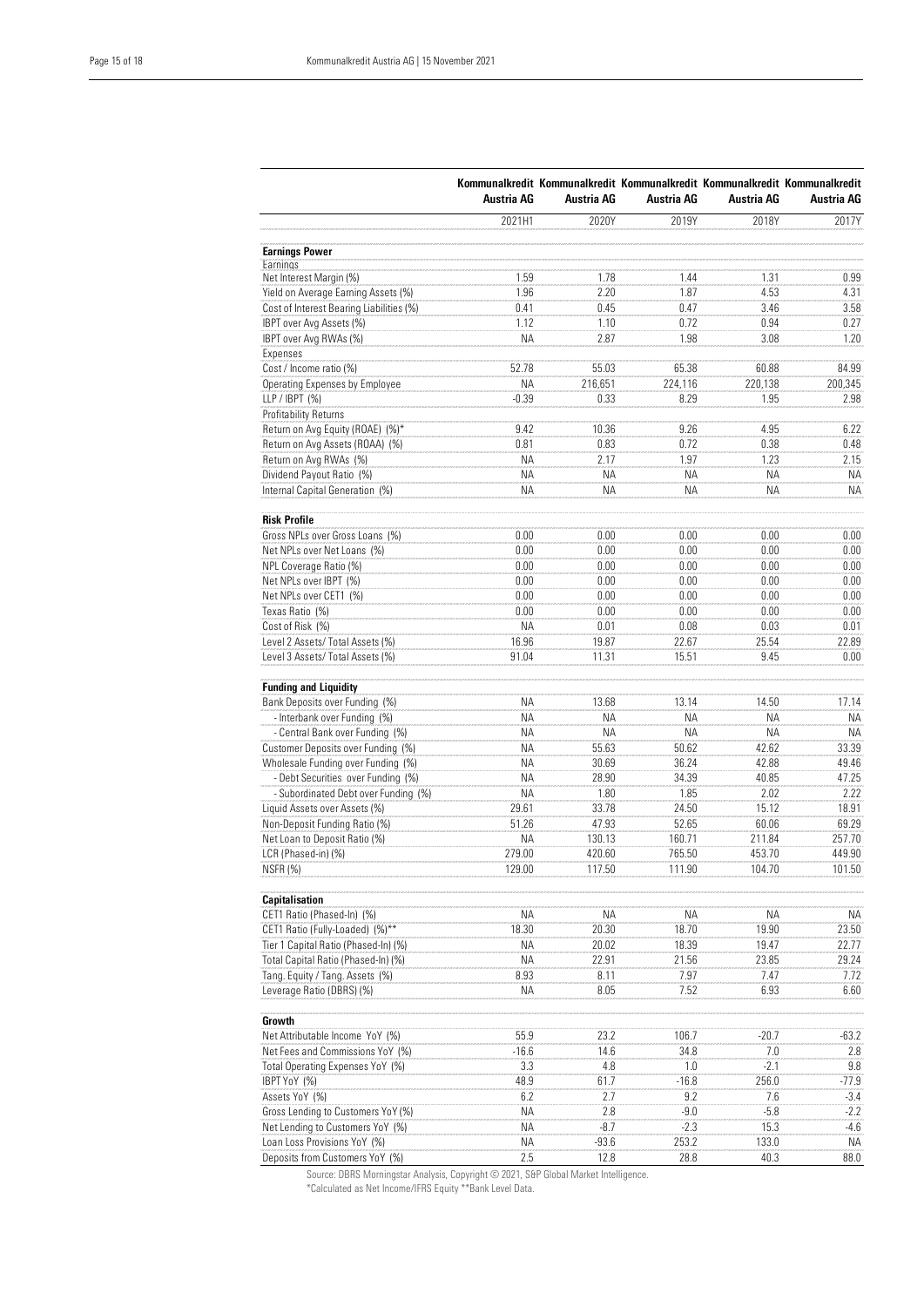#### Rating Methodology

 *Organisations* (19 July 2021), and *DBRS Morningstar Criteria: Approach to Environmental, Social, and Governance Risk Factors in Credit Ratings* (3 February 2021) which can be found on our website The applicable methodologies are the *Global Methodology for Rating Banks and Banking*  under Methodologies.

#### **Ratings**

| <b>Issuer</b>             | <b>Obligation</b>        | <b>Rating Action</b> | Rating       | Trend  |
|---------------------------|--------------------------|----------------------|--------------|--------|
| Kommunalkredit Austria AG | Long-Term Issuer Rating  | Confirmed            | <b>BBB</b>   | Stable |
| Kommunalkredit Austria AG | Short-Term Issuer Rating | Confirmed            | $R-2$ (high) | Stable |
| Kommunalkredit Austria AG | Long-Term Senior Debt    | Confirmed            | <b>BBB</b>   | Stable |
| Kommunalkredit Austria AG | Short-Term Debt          | Confirmed            | $R-2$ (high) | Stable |
| Kommunalkredit Austria AG | Long-Term Deposits       | Confirmed            | <b>RRR</b>   | Stable |
| Kommunalkredit Austria AG | Short-Term Deposits      | Confirmed            | $R-2$ (high) | Stable |

# Ratings History

| Issuer                    | <b>Obligation</b>          | Current      | 2020         | 2019         |
|---------------------------|----------------------------|--------------|--------------|--------------|
| Kommunalkredit Austria AG | Long-Term Issuer Rating    | <b>BBB</b>   | <b>BBB</b>   | BBB (low)    |
| Kommunalkredit Austria AG | Short-Term Issuer Rating   | $R-2$ (high) | $R-2$ (high) | R-2 (middle) |
| Kommunalkredit Austria AG | Long-Term Senior Debt      | <b>RRR</b>   | <b>RRR</b>   | BBB (low)    |
| Kommunalkredit Austria AG | Short-Term Debt            | $R-2$ (high) | $R-2$ (high) | R-2 (middle) |
| Kommunalkredit Austria AG | Long-Term Deposits         | <b>RRR</b>   | <b>RRR</b>   | BBB (low)    |
| Kommunalkredit Austria AG | <b>Short-Term Deposits</b> | $R-2$ (high) | $R-2$ (high) | R-2 (middle) |

## Previous Actions

- [DBRS Morningstar Confirms Kommunalkredit Austria AG at BBB, Stable Trend,](https://www.dbrsmorningstar.com/research/385345/dbrs-morningstar-confirms-kommunalkredit-austria-ag-at-bbb-stable-trend) 4 October 2021.
- • [DBRS Morningstar Upgrades Kommunalkredit Austria AG to BBB, Trend Stable,](https://www.dbrsmorningstar.com/research/367786/dbrs-morningstar-upgrades-kommunalkredit-austria-ag-to-bbb-trend-stable) 2 October 2020.

• [DBRS Confirms Kommunalkredit Austria AG at BBB \(low\), Trend Revised to Positive,](https://www.dbrsmorningstar.com/research/351295/dbrs-confirms-kommunalkredit-austria-ag-at-bbb-low-trend-revised-to-positive) 3 October 2019.

# Related Research

- • [Austrian Banks: Back on a More Profitable Footing,](https://www.dbrsmorningstar.com/research/384579/austrian-banks-back-on-a-more-profitable-footing) 20 September 2021.
- • [DBRS Morningstar Confirms Republic of Austria at AAA, Stable Trend,](https://www.dbrsmorningstar.com/research/382479/dbrs-morningstar-confirms-republic-of-austria-at-aaa-stable-trend) 30 July 2021.
- • [European Banks' Q1 Cost of Risk Almost Back To Pre-Pandemic Levels, But Unlikely to be](https://www.dbrsmorningstar.com/research/379007/european-banks-q1-cost-of-risk-almost-back-to-pre-pandemic-levels-but-unlikely-to-be-sustained)  [Sustained,](https://www.dbrsmorningstar.com/research/379007/european-banks-q1-cost-of-risk-almost-back-to-pre-pandemic-levels-but-unlikely-to-be-sustained) 27 May 2021.
- • [ESG Factors for Financial Institutions, Part One: Environmental Factors,](https://www.dbrsmorningstar.com/research/377394/esg-factors-for-financial-institutions-part-one-environmental-factors) 27 April 2021.
- • [European Banks Report High FY20 Cost of Risk, but Little Impact on Asset Quality To Date,](https://www.dbrsmorningstar.com/research/376026/european-banks-report-high-fy20-cost-of-risk-but-little-impact-on-asset-quality-to-date) 30 March 2021.
- • [Gender Diversity at European Banking Boards: Still a Long Way to Go,](https://www.dbrsmorningstar.com/research/373925/gender-diversity-at-european-banking-boards-still-a-long-way-to-go) 22 February 2021.
- • [European Banks' Outlook Remains Challenging in 2021,](https://www.dbrsmorningstar.com/research/372289/european-banks-outlook-remains-challenging-in-2021) 14 January 2021.

# Previous Reports

- • [Kommunalkredit Austria AG: Rating Report,](https://www.dbrsmorningstar.com/research/368974/kommunalkredit-austria-ag-rating-report) 28 October 2020.
- • [Kommunalkredit Austria AG: Rating Report,](https://www.dbrsmorningstar.com/research/351864/kommunalkredit-austria-ag-rating-report) 18 October 2019.
- [Kommunalkredit Austria AG: Rating Report](https://www.dbrsmorningstar.com/research/334442/kommunalkredit-austria-ag-rating-report), 19 October 2018.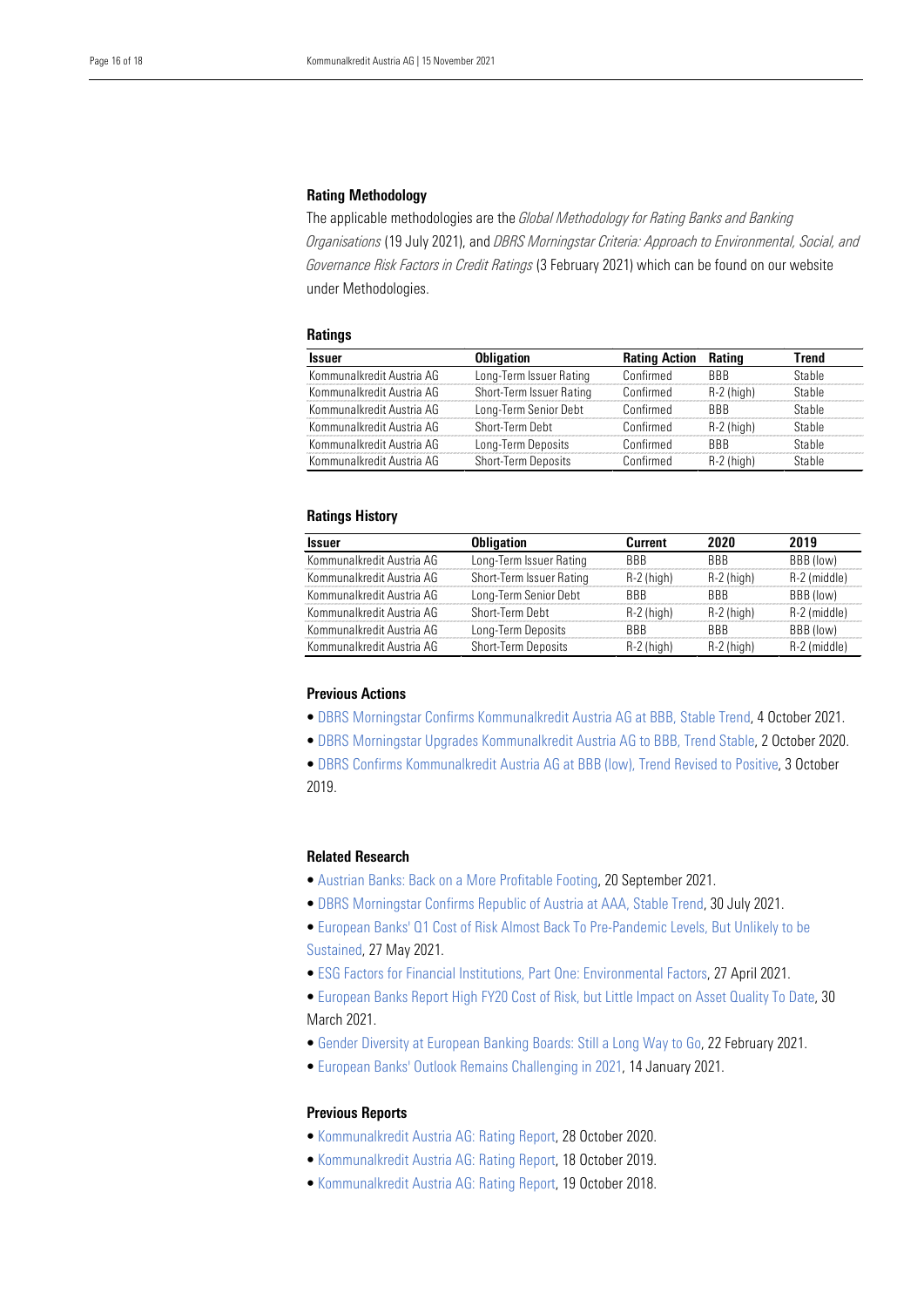# European Bank Ratios & Definitions

• [European Bank Ratios & Definitions,](https://www.dbrs.com/research/346439/european-bank-ratios-and-definitions) 11 June 2019.